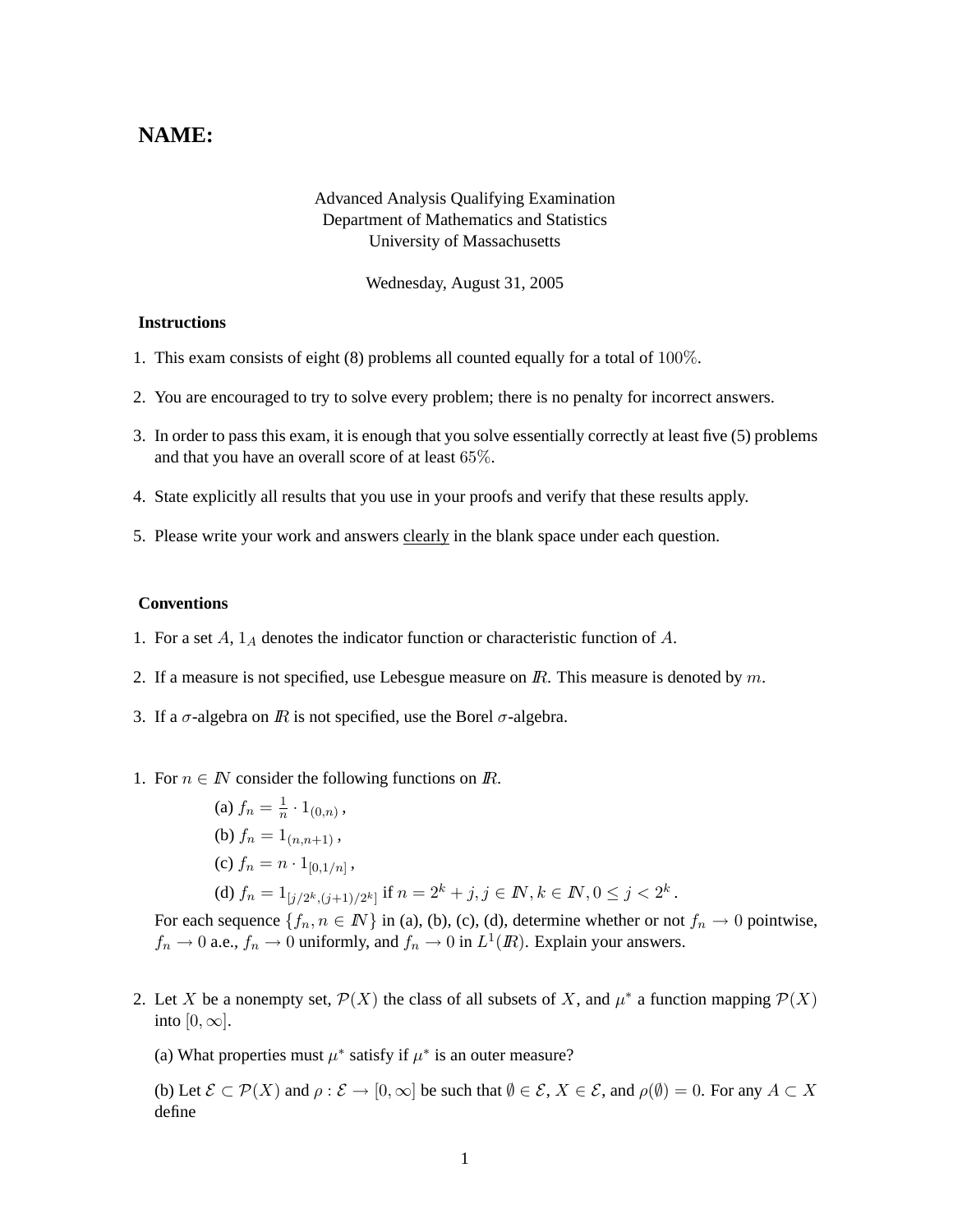$$
\mu^*(A) = \inf \left\{ \sum_{j=1}^{\infty} \rho(E_j) : E_j \in \mathcal{E} \text{ and } A \subset \bigcup_{j=1}^{\infty} E_j \right\}.
$$

Prove that  $\mu^*$  is an outer measure.

3. Let  $(X, \mathcal{M}, \mu)$  be a measure space with  $0 < \mu(X) < \infty$  and let f be a measurable function on X satisfying  $f(x) > 0$  for all  $x \in X$ .

(a) Let  $\alpha$  be any fixed real number satisfying  $0 < \alpha < \mu(X) < \infty$ . Prove that

$$
\inf \left\{ \int_E f d\mu : E \in \mathcal{M}, \mu(E) \ge \alpha \right\} > 0.
$$

(b) Give an example to show that the result in part (a) is false if one drops the hypothesis that  $\mu(X) < \infty$ .

4. Let  $f \in L^1(\mathbb{R})$  be a function mapping  $\mathbb{R}$  into  $\mathbb{R}$ .

The Fourier transform  $\hat{f}$  of f is defined for  $\xi \in \mathbb{R}$  by

$$
\hat{f}(\xi) = \int_{I\!\!R} e^{ix\xi} f(x) dx,
$$

where  $i =$ √  $\overline{-1}$ .

(a) Prove that  $\hat{f} \in L^{\infty}(\mathbb{R})$ .

(b) Prove that  $\hat{f}$  is a uniformly continuous function.

(c) Besides assuming that  $f \in L^1(\mathbb{R})$ , assume that f has compact support.

Prove that  $\hat{f}$  is a  $C^{\infty}$  function.

**Hint.** Prove and use the fact that for real numbers x, a, and b,  $|e^{ixa} - e^{ixb}| \leq |x| |a - b|$ .

5. Let H be a real Hilbert space with inner product  $\langle \cdot, \cdot \rangle$  and associated norm  $\|\cdot\|$ .

(a) Let  $T : \mathcal{H} \to \mathcal{H}$  be a linear operator. Define the concept that T is a *bounded* linear operator and give the formula for  $||T||$ .

For the remainder of this problem let  $A : \mathcal{H} \to \mathcal{H}$  be a bounded linear operator.

(b) For fixed  $z \in \mathcal{H}$  define  $\varphi_z(x) = \langle Ax, z \rangle$  for  $x \in \mathcal{H}$ . Prove that  $\varphi_z : \mathcal{H} \to \mathbb{R}$  is a bounded linear functional on H.

Part (b) implies the following basic fact, which you need not prove: there exists a unique linear operator  $A^*$  with the property that